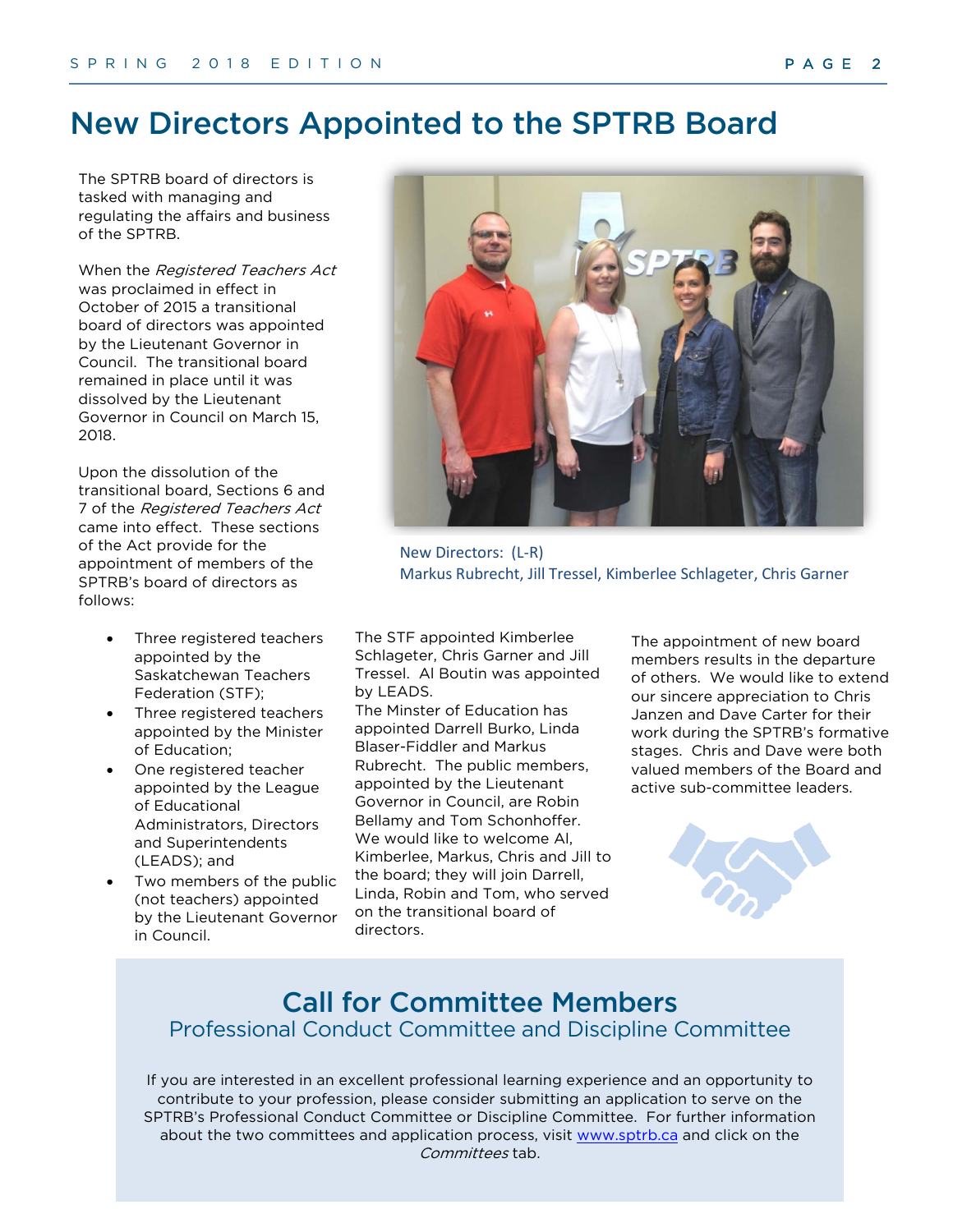# 3DBOGHOD66HWGHOD(6 HVPpGLDVVRFLDHWOH **SHUVRQOVFRODLUH**

Trevor Smith (registraire et directeur général de la CREPS), Geraldine Knudsen (conseillère juridique de la SSBA) et Fay Humbert (directrice adjointe de la FES) ont présenté conjointement sur Les médias sociaux et le personnel scolaire aux délégués de la conférence annuelle sur les politiques de la League of Educational Administrators, Directors and Superintendents (LEADS).

sociaux peuvent être utilisés en tant misconduct was either found or Geraldine Knudsen a présenté la perspective de l'employeur sur l'utilisation des médias sociaux par le personnel scolaire. Mme Knudsen a misé sur l'importance du développement de politiques par les conseils scolaires pour adresser l'utilisation inacceptable ainsi que la protection de l'intégrité, la précision et la nature confidentielle des renseignements personnels. Mme Knudsen a aussi souligné que les informations acquises des médias que preuves dans l'imposition de discipline dans le cas où un(e) employé(e) afficherait des commentaires offensifs, insultants ou irrespectueux au sujet d'un employeur. Mme Knudsen identifie les facteurs suivants qui sont considérés par la cour ou par les médiateurs dans des cas concernant l'utilisation des médias sociaux : la nature du message publié; la violation de confidentialité; l'attitude de l'employé; les dommages à la réputation de l'employeur; les dommages à la relation d'emploi. Elle a conclu la présentation en soulignant que l'utilisation inappropriée des médias sociaux ne sera pas excusée si : il n'y avait qu'un seul message publié; l'employé(e) était intoxiqué, ou si le message n'avait été publié que temporairement.

• Damage to professional image and integrity Trevor Smith a présenté sur la perspective de la règlementation sur l'utilisation des médias sociaux par les enseignant(e)s enregistré(e)s. Il a identifié les enjeux suivants qui risquent de faire surface lors de l'utilisation des médias söciaux :

L-R Trevor Smith, Geraldine Knudsen, Fay Humbert

- Harm to the public's trust in the profession
- Breaches of confidentiality
- Crossing professional boundaries

Smith reported that social media. has taken center stage in four complaints, received by the SPTRB, in which professional admitted. In one case, a teacher and student used Facebook messenger to arrange for the purchase of some stolen jackets. In another, a teacher sent an explicit image of himself to his girlfriend at the time. Upon their parting of the ways, the image was shared with others. In a recent case a male teacher posed as a young woman on Facebook and friended some of the female students from his school and used their conversations to lure the students. He also stated there have been several complaints that were dismissed by the PCC in which social media use by teachers was a key component to the complaint.

Smith shared the following tips for the use of social media in the practice of teaching:

- 1. Show integrity
- 2. Remain authentic
- 3. Stay civil
- 4. Take precautions
- 5. Show professionalism
- 6. Keep information confidential
- 7. Value originality
- 8. Scrutinize your online presence

Fay Humbert presented the Federation's perspective of the use of social media by its members, emphasizing the need for teacher professionalism in a digital world with the following quote:

"One is not a free individual when one accepts membership in a profession. The very act of becoming a professional commits one to the ethical principles and standards of membership in the community of that profession and to the service of its general purposes. (Soltis, 1986)"

Humbert explained the Federation's role:

- Bring awareness of the professional codes to Federation members
- Provide information and guidance to members re: professional boundaries
- Assist members in working with school divisions to address and resolve potential issues

Support members in responding to a complaint Humbert concluded by sharing the STF's recently produced postcard sized hand-out Professionalism in a Digital World: Starting the Conversation (which may be viewed on the STF's website [here\)](https://www.stf.sk.ca/sites/default/files/professionalism_in_digital_world_web.pdf). This handout features: Top 10 tips for teachers and Ask yourself before you post.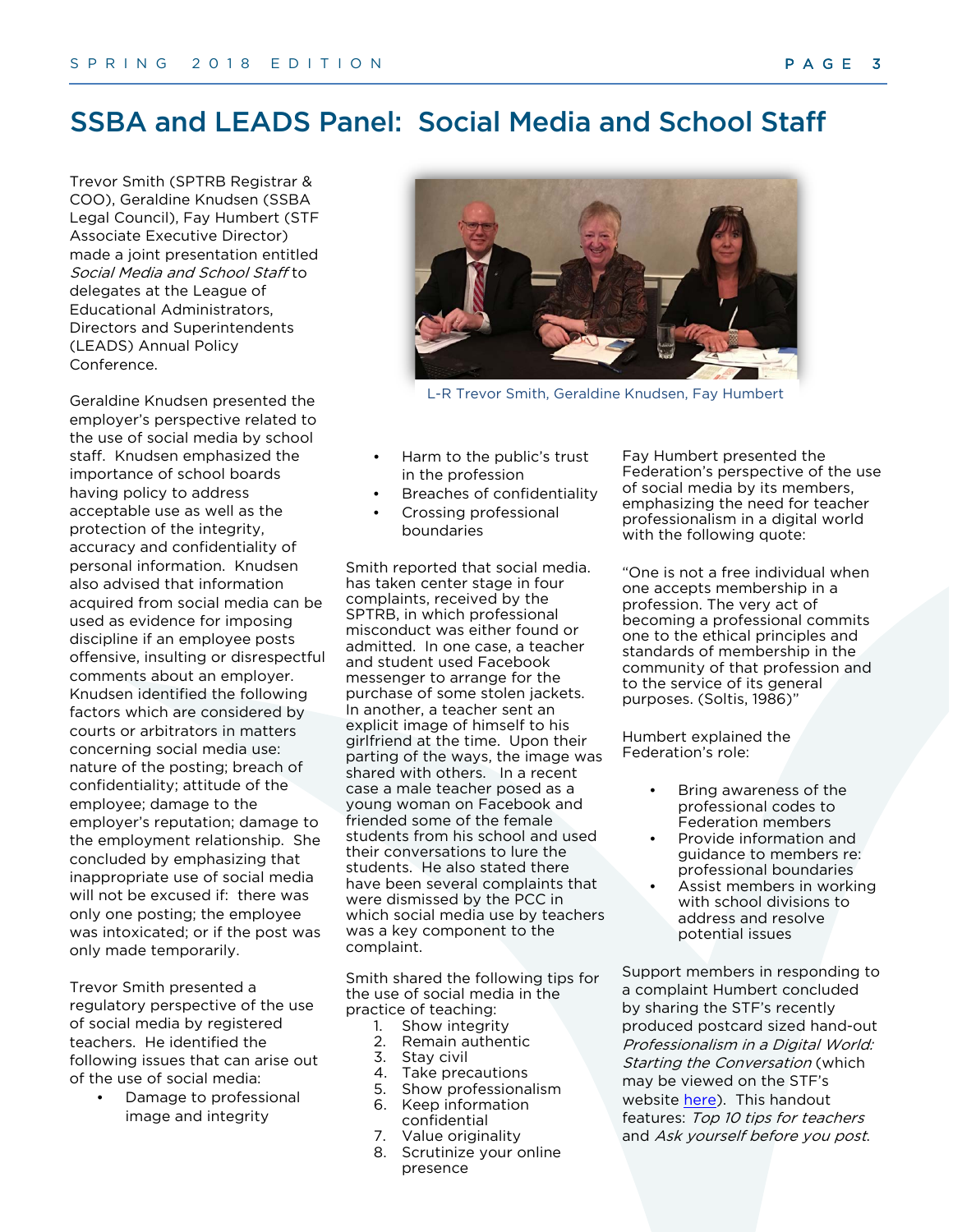# Board Approves New Standards of Professional Conduct

The Standards of Conduct were approved by the Board of Directors on May 17, 2018. The Standards Development Committee presented the final draft to the board following consultation with registered teachers, education sector stakeholders, and members of the public. The members of the Standards Development Committee include: Steve Fraser, Sandra Hagenes, Courtney Hildebrand, Andrea McKinley, and Dan Mielke. We thank them for their dedication and commitment to the project.

Registered teachers were invited to assess how well the draft standards captured what it meant to be a teacher in Saskatchewan in a survey during the 2017/2018 registration period. There were 2739 respondents who volunteered their feedback when

Respondents were asked to rate how well each standard captured the expectations we should have of the teaching professions on a scale from 1 (Not all All) to 5 (Completely). The average number for each standard chosen by respondents was 5. Additional comments supplied in the survey were reviewed by the Standards Development Committee and informed further revision of the draft set of standards.

The draft Standards of Conduct was also distributed to education sector stakeholders in the province for review. The following stakeholders provided feedback: Saskatchewan School Boards Association; University of Regina Faculty of Education; Gabriel Dumont Institute; Saskatchewan Teachers' Federation; First Nations University of Canada; Ministry of Education.

Specific feedback from then Education Minister Don Morgan: "I am confident these standards will continue to support the profession in a positive manner" (May 31, 2017).

Lastly, the draft Standards of Conduct was presented at three Town Hall Forums throughout the province to gather feedback from members of the public. Town hall forums were held in the following locations: Prince Albert, November 7, 2017; Regina, January 11, 2018; Saskatoon, January 18, 2018. The feedback gathered at each town hall forum confirmed that the draft standards and their indicators effectively capture the expectations of and for registered teachers in Saskatchewan. The approved Standards of Professional Conduct are as follows:

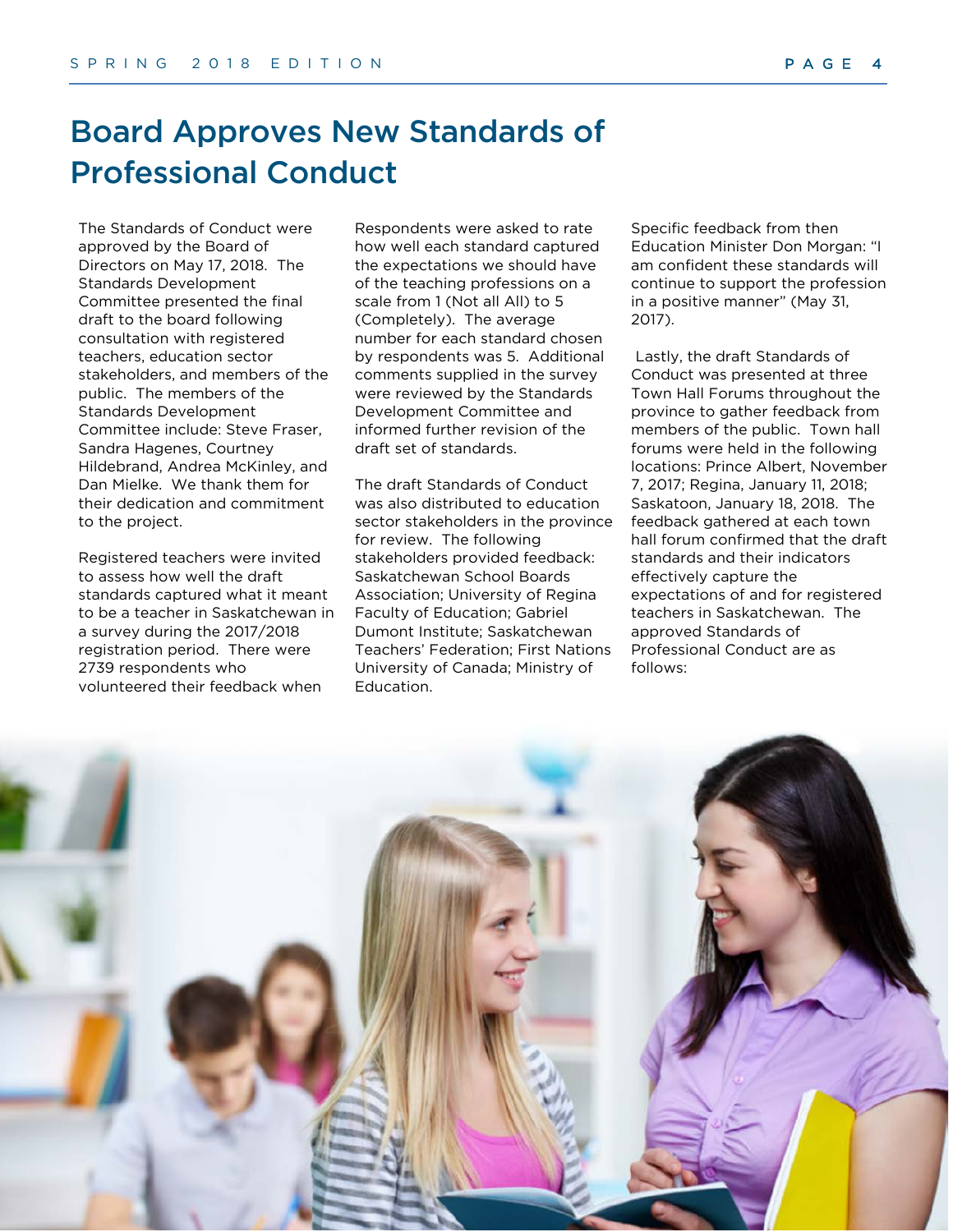### Standards of Professional Conduct

Registered teachers have a duty to uphold the professional standards and reputation of the teaching profession and to assist in the advancement of its goals, organizations and institutions.

Integrity is the fundamental quality of registered teachers. Integrity is the foundation of the commitment made by registered teachers to learners and to their reputation as a profession.

Public confidence in the teaching profession may be bolstered by professional conduct on the part of registered teachers. Accordingly, the conduct of registered teachers should reflect

- 1. Registered Teachers base their relationships with learners on mutual trust and respect. Registered teachers demonstrate this standard when they:
	- $\checkmark$  maintain healthy professional expectations that place learners' interests first, both in school and in the community.
	- $\checkmark$  ensure that all forms of communication with learners are thoughtful, honest and appropriate.
	- $\checkmark$  honour individual identity and circumstance without prejudice.
- 2. Registered Teachers have regard for the safety and academic, physical, emotional and spiritual well-being of learners.

Registered teachers demonstrate this standard when they:

- take reasonable measures to provide and model a safe, inclusive, and respectful environment at school.
- $\checkmark$  implement appropriate, consistent, and clearly articulated rules and expectations.
- provide effective supervision.

favorably on the profession, inspire respect and trust of learners and the community.

Conduct on the part of a registered teacher in either public life or professional practice will reflect upon the integrity of the profession. Teacher conduct can directly impact public trust. Registered teachers ensure public trust is upheld by adhering to these standards. Registered teachers are also expected to adhere to all applicable policies and procedures set by their employing school division, the Ministry of Education, the STF, LEADS, or any other professional organization that relates to their work as a registered teacher.

- $\checkmark$  follow emergency procedures.
- $\checkmark$  act as prudent educators who place learners at the forefront of decisions.
- $\checkmark$  implement classroom management practices that encourage mutual respect and cooperation.

#### 3. Registered Teachers act with honesty and integrity.

Registered teachers demonstrate this standard when they:

- $\checkmark$  communicate openly, truthfully and respectfully with all relevant parties while maintaining necessary confidentiality.
- $\checkmark$  are responsible for their assessment, evaluation, record keeping, and classroom practices.
- $\checkmark$  maintain an accepting classroom that promotes learning for all students.
- 4. Registered Teachers take responsibility for maintaining the quality of their practice.

Registered teachers demonstrate this standard when they:

> participate in continual self-reflection and professional learning.

These standards set out the conduct expected of registered teachers in Saskatchewan. Each standard outlines a principle for behaviour, which allows for context to be built upon. The included indicators are examples of how the standards may be demonstrated. The standards are intended to guide the decisions and judgements of registered teachers and to inform parents, guardians, learners, and the general public of the conduct they can expect from registered teachers.

- $\checkmark$  seek, accept, and provide feedback to improve professional practice
- $\checkmark$  work in a collaborative manner with other members of the learner's support network.
- 5. Registered Teachers uphold public trust and confidence in the education profession. Registered teachers

demonstrate this standard when they:

- $\checkmark$  are mindful of their responsibility as a role model in school, in the community, and online.
- maintain appropriate communication and professional relationships with learners, parents, guardians, colleagues, and other stakeholders.
- act in a manner that reflects positively on the teaching profession.